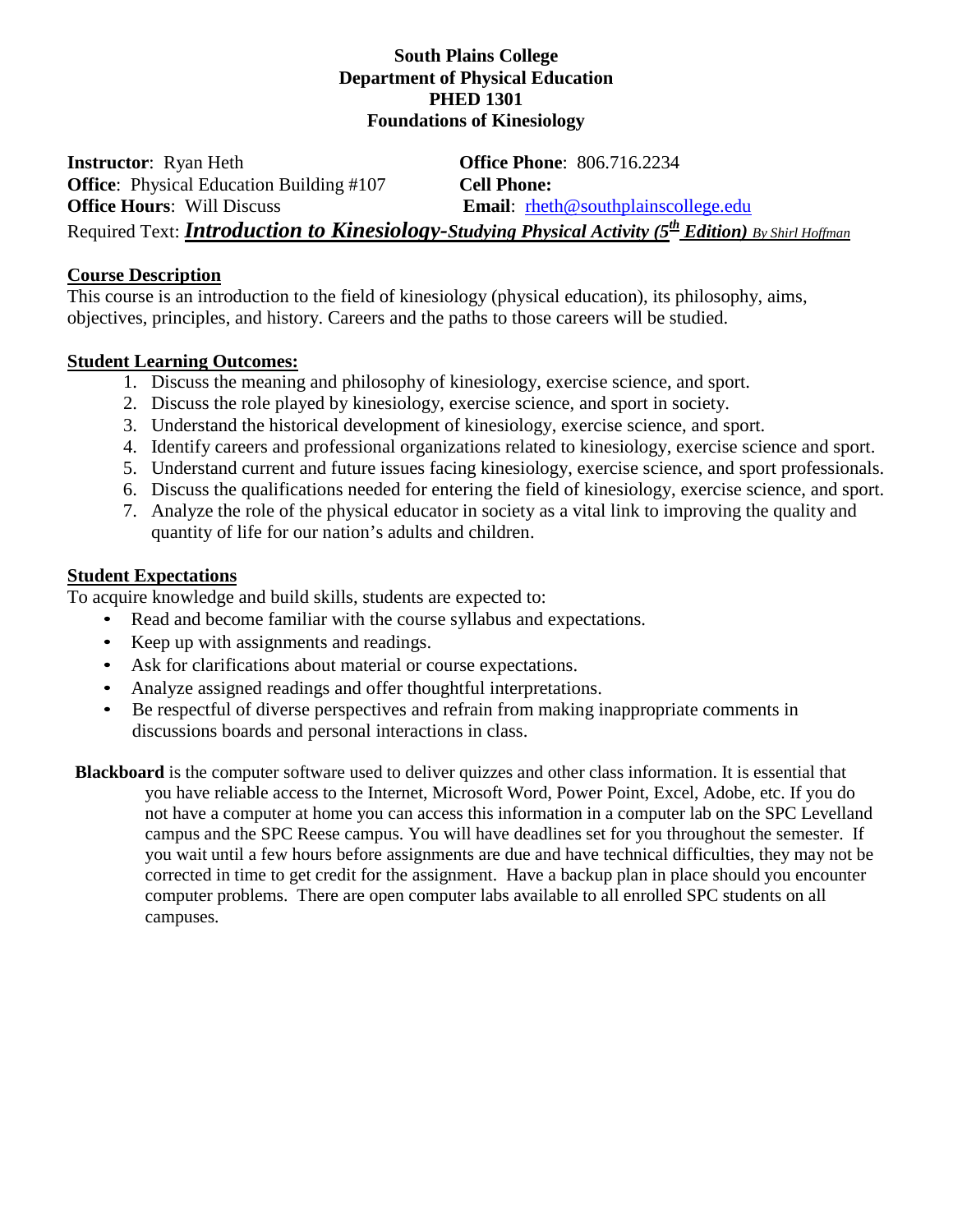### **Course Evaluation:**

- *1)* There will be **Two exams (midterm& final exam)** each worth 100 points (200 points total; 40% of your overall grade). Each exam will consist of 50-100 questions (multiple choice, essay, fill in the blank, matching).
- *2)* **Chapter Quizzes** will be given over every chapter for a total of 16 quizzes. Each quiz is worth 10 points (160 points total; 30% of your overall grade) and they will be posted on blackboard. Each quiz will consist of multiple choice or true false questions. You can take each quiz as many times as you would like but your grade will be recorded as the last attempt that was made. Once you log on to the quiz you will have as much time as you need to complete the quiz. Do not leave the quiz once you begin. You will not be able to leave the quiz and return to it later. *Once you enter the quiz you must finish!* Please use your notes and/ or textbook to complete the quizzes. These quizzes will help prepare you for the exams.
- *3)* **Two Homework Assignments** will be completed over the course of the semester. Each homework will be worth 37.5 points (75 points total; 15% of your overall grade).
- *4)* **Classroom Discussion Topics/ Attendance** will be completed in class and turned in, each worth up to 5 points (75 points total; 15% of your overall grade). The primary goal for the discussion portion assignments of the course is to critically think about what you are learning. These will also be used to keep up with attendance. If you miss 6 of these assignments you will be dropped from the course. There are no makeups allowed for this portion of your grade. If you are not here when we complete these in class, you will receive a zero as a grade.

\*\* I expect you to read the chapters assigned. This exposes you to the material and makes it easier for you to understand the power point slides and take good notes. Plan ahead, and do not wait until the last minute to submit your assignments. Excuses for late work will not be accepted.

### **Attendance Policy: Drop Policy**

### **Students need to inform me prior to an absence due to a school sponsored**

**activity.** I do not need doctors notes or excuses for being absent from or late to class. If you miss six assignments or if you are tardy on a continuous basis you will be dropped. There are no makeups for missed assignments. I will not take roll prior to class but make sure you're aware of how many assignments you have missed.

• Drops will be made by the instructor for 6 missed assignments, tardiness, discipline, and disregard for the class guidelines. It will be the student's responsibility to drop themselves after the administrative drop day.

### TWO WEEKS OF CONSECUTIVE ABSENCES = DROPPED FROM THE

CLASS. This is a college policy. If you stop coming to class, it is best that you withdraw yourself. Refer to SPC catalog pg.21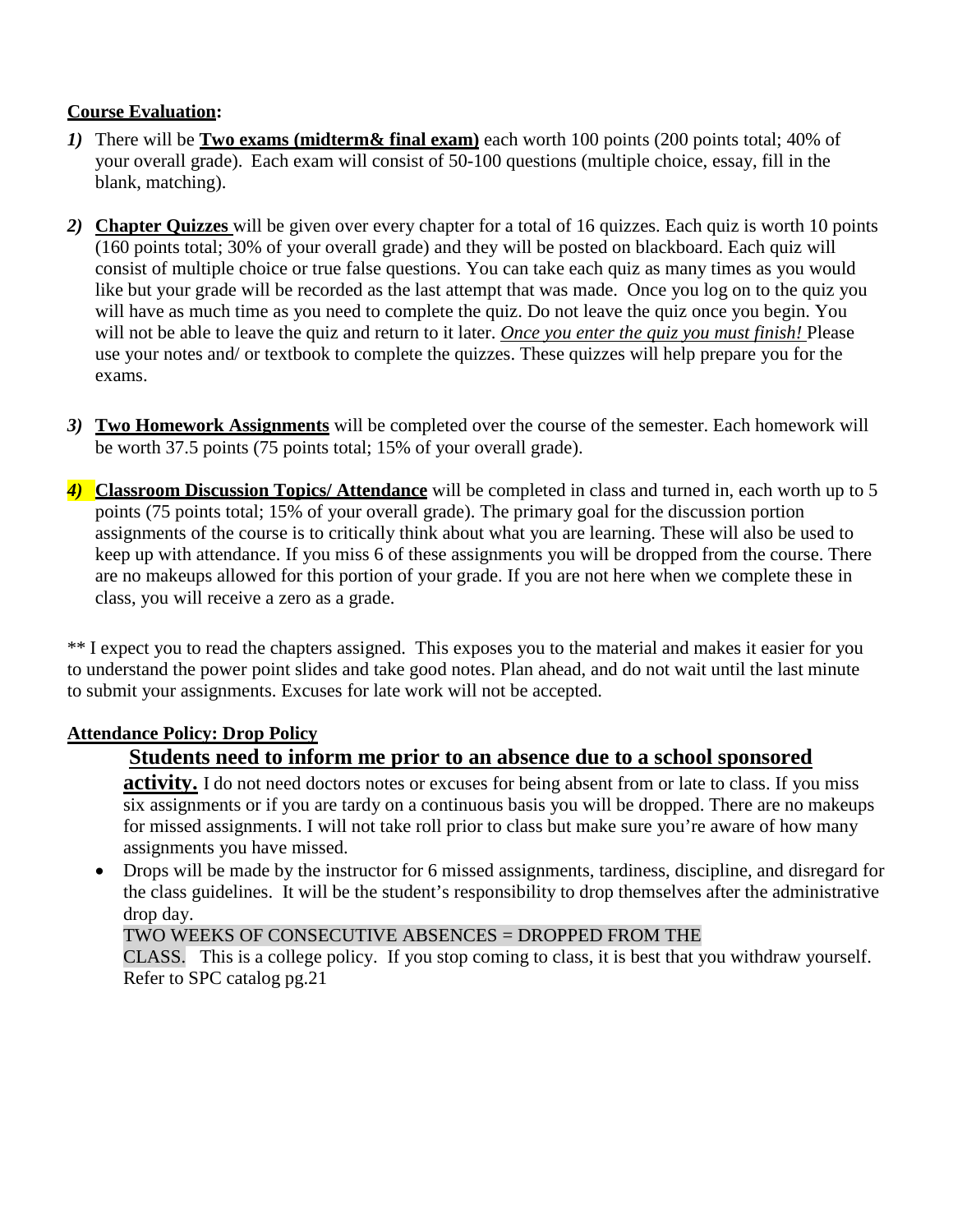Final grades will be determined as follow:

- 2 examinations @ 100 points each: 200 points 200 points <br>• 16 quizzes @ 10 points each 160 points (10 bonus points)
- $\bullet$  16 quizzes  $@$  10 points each
- 2 homework assignments @ 37.5 points each 75 points<br>• Classroom discussion topics/ Attendance 75 points
- Classroom discussion topics/ Attendance

# **Total: 510 points**

### **10 point bonus possible.**

| <b>Final Grade</b> | <b>Point Percentage</b> | <b>Point Total</b> |
|--------------------|-------------------------|--------------------|
| A                  | 90-100%                 | 448-500            |
| B                  | 80-89%                  | 398-447            |
| C                  | 70-79%                  | 348-397            |
| D                  | 60-69%                  | 298-347            |
| F                  | Below 60%               | Below 298          |

### **Additional Information:**

- A. No cell phones! No texting during class!
- B. Use the restroom prior to class.
- C. Absolutely no head phones are allowed in class.
- D. No sleeping. Students will be asked to leave and counted absent if they are sleeping in class. This includes putting your head down.

### **ADA Statement**

Students with disabilities, including but not limited to physical, psychiatric, or learning disabilities, who wish to request accommodations in this class should notify the Disability Services Office early in the semester so that the appropriate arrangements may be made. In accordance with federal law, a student requesting accommodations must provide acceptable documentation of his/her disability to the Disability Services Office. For more information, call or visit the Disability Services Office through the Guidance and Counseling Centers at Reese Center (Building 8) [716-4606,](tel:716-4606) or Levelland (Student Services Building) [716-](tel:716-2577) [2577](tel:716-2577)

### **Campus Concealed Carry –**

Texas Senate Bill - 11 (Government Code 411.2031, et al.) authorizes the carrying of a concealed handgun in South Plains College buildings only by persons who have been issued and are in possession of a Texas License to Carry a Handgun. Qualified law enforcement officers or those who are otherwise authorized to carry a concealed handgun in the State of Texas are also permitted to do so. Pursuant to Penal Code (PC) 46.035 and South Plains College policy, license holders may not carry a concealed handgun in restricted locations. For a list of locations, please refer to the SPC policy at: (http://www.southplainscollege.edu/human\_resources/policy\_procedure/hhc.php)

Pursuant to PC 46.035, the open carrying of handguns is prohibited on all South Plains College campuses. Report violations to the College Police Department at 806-716-2396 or 9-1-1